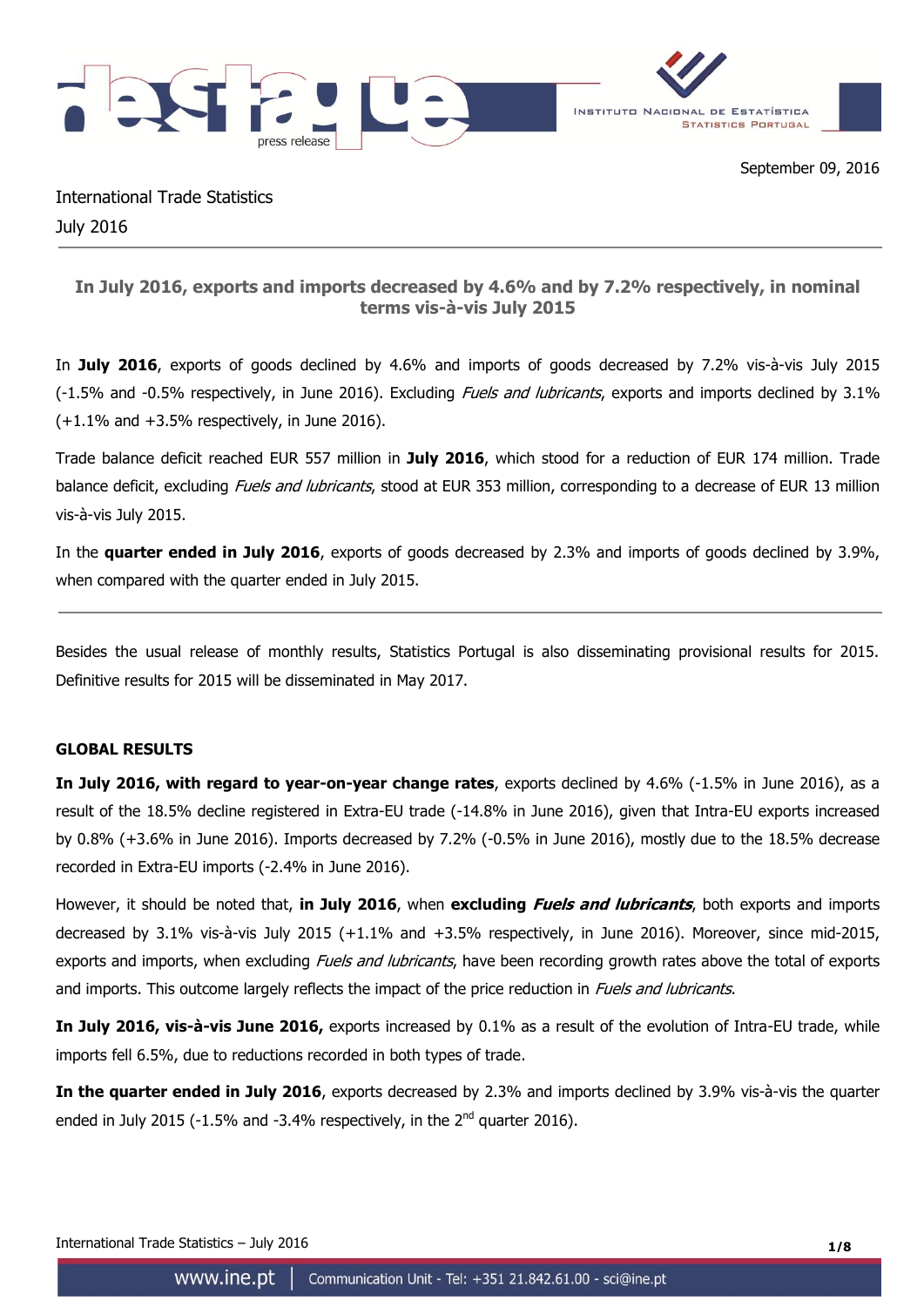# $\vert$   $\vert$  $\overline{\phantom{0}}$ press release

INSTITUTO NACIONAL DE ESTATÍSTICA **STATISTICS PORTUGAL** 

| <b>EXPORTS</b> |                                                                                                                                                                                              |                                                                                                                               |                                                                                            |                                                                                                     |                                                                                                                            |                                                                                         |                                                                                                     |                                                                                     |
|----------------|----------------------------------------------------------------------------------------------------------------------------------------------------------------------------------------------|-------------------------------------------------------------------------------------------------------------------------------|--------------------------------------------------------------------------------------------|-----------------------------------------------------------------------------------------------------|----------------------------------------------------------------------------------------------------------------------------|-----------------------------------------------------------------------------------------|-----------------------------------------------------------------------------------------------------|-------------------------------------------------------------------------------------|
|                |                                                                                                                                                                                              | <b>TOTAL</b>                                                                                                                  |                                                                                            |                                                                                                     |                                                                                                                            | <b>TOTAL EXCLUDING FUELS AND</b><br><b>LUBRICANTS</b>                                   | <b>TOTAL</b><br><b>QUARTER ENDED IN:</b>                                                            |                                                                                     |
| <b>YEAR</b>    | <b>MONTH</b>                                                                                                                                                                                 |                                                                                                                               |                                                                                            | <b>GROWTH RATE (%)</b>                                                                              |                                                                                                                            |                                                                                         | <b>GROWTH RATE (%)</b>                                                                              | <b>GROWTH RATE (%)</b>                                                              |
|                |                                                                                                                                                                                              | € Million                                                                                                                     | Year-on-<br>year                                                                           | Month-to-<br>month                                                                                  | € Million                                                                                                                  | Year-on-<br>year                                                                        | Month-to-<br>month                                                                                  | Year-on-year                                                                        |
| 2014           | <b>JULY</b><br><b>AUGUST</b><br><b>SEPTEMBER</b><br><b>OCTOBER</b><br><b>NOVEMBER</b><br><b>DECEMBER</b>                                                                                     | 4 4 8 1<br>3 2 3 5<br>4 0 67<br>4 6 3 7<br>4 1 2 5<br>3 6 9 1                                                                 | 2.4<br>$-2.5$<br>3.4<br>9.4<br>$-0.9$<br>3.9                                               | 7.1<br>$-27.8$<br>25.7<br>14.0<br>$-11.0$<br>$-10.5$                                                | 4 1 1 5<br>2869<br>3742<br>4 2 5 0<br>3 7 4 3<br>3 3 9 0                                                                   | 3.9<br>$-0.3$<br>4.4<br>9.8<br>$-0.7$<br>5.8                                            | 10.2<br>$-30.3$<br>30.4<br>13.6<br>$-11.9$<br>$-9.4$                                                | 1.5<br>2.3<br>1.3<br>3.9<br>4.0<br>4.2                                              |
|                | <b>TOTAL</b>                                                                                                                                                                                 | 49826                                                                                                                         | 3.7                                                                                        |                                                                                                     | 46 171                                                                                                                     | 4.3                                                                                     |                                                                                                     |                                                                                     |
| 2015           | <b>JANUARY</b><br><b>FEBRUARY</b><br><b>MARCH</b><br>APRIL<br>MAY<br><b>JUNE</b><br><b>JULY</b><br><b>AUGUST</b><br><b>SEPTEMBER</b><br><b>OCTOBER</b><br><b>NOVEMBER</b><br><b>DECEMBER</b> | 3777<br>3 9 5 4<br>4 4 0 2<br>4 2 4 3<br>4 2 3 8<br>4 5 5 4<br>4 7 0 4<br>3 3 2 0<br>4 1 4 0<br>4 5 2 6<br>4 3 3 3<br>3 6 3 4 | $-3.6$<br>3.7<br>11.7<br>9.3<br>3.9<br>8.9<br>5.0<br>2.6<br>1.8<br>$-2.4$<br>5.0<br>$-1.5$ | 2.3<br>4.7<br>11.3<br>$-3.6$<br>$-0.1$<br>7.4<br>3.3<br>$-29.4$<br>24.7<br>9.3<br>$-4.3$<br>$-16.1$ | 3 5 1 2<br>3 6 8 3<br>4 0 9 8<br>3898<br>3885<br>4 1 5 3<br>4 3 5 2<br>3 0 1 9<br>3 8 6 4<br>4 2 3 1<br>4 0 6 2<br>3 4 1 4 | $-0.2$<br>2.0<br>9.2<br>5.2<br>1.0<br>11.2<br>5.8<br>5.2<br>3.2<br>$-0.5$<br>8.5<br>0.7 | 3.6<br>4.9<br>11.3<br>$-4.9$<br>$-0.3$<br>6.9<br>4.8<br>$-30.6$<br>28.0<br>9.5<br>$-4.0$<br>$-16.0$ | $-0.3$<br>1.2<br>3.9<br>8.3<br>8.3<br>7.4<br>5.9<br>5.7<br>3.2<br>0.4<br>1.3<br>0.3 |
| 2016           | <b>JANUARY</b><br><b>FEBRUARY</b><br><b>MARCH</b><br>APRIL<br>MAY<br><b>JUNE</b><br><b>JULY</b>                                                                                              | 3 6 9 5<br>4 0 2 6<br>4 2 4 8<br>4 1 4 5<br>4 2 1 4<br>4 4 8 3<br>4 4 8 7                                                     | $-2.2$<br>1.8<br>$-3.5$<br>$-2.3$<br>$-0.6$<br>$-1.5$<br>$-4.6$                            | 1.7<br>8.9<br>5.5<br>$-2.4$<br>1.7<br>6.4<br>0.1                                                    | 3 4 7 8<br>3833<br>4 0 6 6<br>3 9 4 7<br>3 9 7 9<br>4 1 9 8<br>4 2 1 8                                                     | $-1.0$<br>4.1<br>$-0.8$<br>1.3<br>2.4<br>1.1<br>$-3.1$                                  | 1.9<br>10.2<br>6.1<br>$-2.9$<br>0.8<br>5.5<br>0.5                                                   | 0.6<br>$-0.6$<br>$-1.4$<br>$-1.4$<br>$-2.1$<br>$-1.5$<br>$-2.3$                     |



International Trade Statistics – July 2016 **2/8**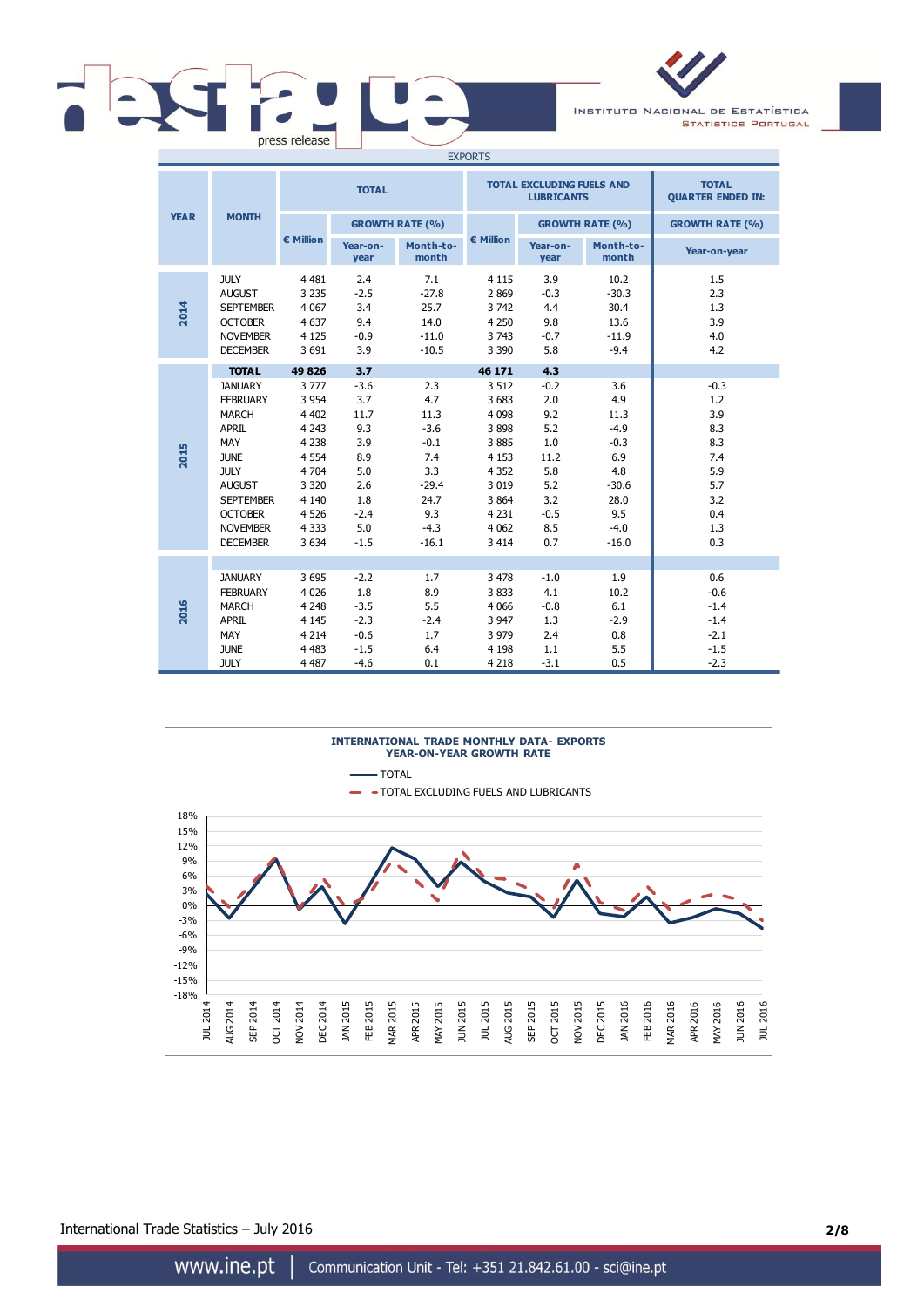

INSTITUTO NACIONAL DE ESTATÍSTICA **STATISTICS PORTUGAL** 

| <b>IMPORTS</b> |                                                                                                                                                                                                     |                                                                                                                               |                                                                                                   |                                                                                                    |                                                                                                                           |                                                                                        |                                                                                                       |                                                                                                     |
|----------------|-----------------------------------------------------------------------------------------------------------------------------------------------------------------------------------------------------|-------------------------------------------------------------------------------------------------------------------------------|---------------------------------------------------------------------------------------------------|----------------------------------------------------------------------------------------------------|---------------------------------------------------------------------------------------------------------------------------|----------------------------------------------------------------------------------------|-------------------------------------------------------------------------------------------------------|-----------------------------------------------------------------------------------------------------|
|                |                                                                                                                                                                                                     | <b>TOTAL</b>                                                                                                                  |                                                                                                   |                                                                                                    |                                                                                                                           | <b>TOTAL EXCLUDING FUELS AND</b><br><b>LUBRICANTS</b>                                  | <b>TOTAL</b><br><b>QUARTER ENDED IN:</b>                                                              |                                                                                                     |
| <b>YEAR</b>    | <b>MONTH</b>                                                                                                                                                                                        |                                                                                                                               |                                                                                                   | <b>GROWTH RATE (%)</b>                                                                             |                                                                                                                           |                                                                                        | <b>GROWTH RATE (%)</b>                                                                                | <b>GROWTH RATE (%)</b>                                                                              |
|                |                                                                                                                                                                                                     | € Million                                                                                                                     | Year-on-<br>year                                                                                  | Month-to-<br>month                                                                                 | € Million                                                                                                                 | Year-on-<br>year                                                                       | Month-to-<br>month                                                                                    | Year-on-year                                                                                        |
| 2014           | <b>JULY</b><br><b>AUGUST</b><br><b>SEPTEMBER</b><br><b>OCTOBER</b><br><b>NOVEMBER</b><br><b>DECEMBER</b>                                                                                            | 5 4 5 9<br>4 1 5 2<br>5 2 4 6<br>5 5 0 8<br>4 9 2 5<br>4786                                                                   | 4.6<br>$-2.2$<br>7.5<br>1.8<br>2.3<br>3.4                                                         | 7.6<br>$-23.9$<br>26.4<br>5.0<br>$-10.6$<br>$-2.8$                                                 | 4 4 3 3<br>3 3 7 0<br>4 3 2 4<br>4 6 1 3<br>4 2 4 4<br>4 0 0 7                                                            | 7.6<br>4.6<br>10.1<br>7.6<br>4.8<br>$-0.3$                                             | 8.9<br>$-24.0$<br>28.3<br>6.7<br>$-8.0$<br>$-5.6$                                                     | 5.8<br>4.4<br>3.6<br>2.5<br>3.8<br>2.5                                                              |
|                | <b>TOTAL</b>                                                                                                                                                                                        | 60 310                                                                                                                        | 2.2                                                                                               |                                                                                                    | 52 407                                                                                                                    | 7.0                                                                                    |                                                                                                       |                                                                                                     |
| 2015           | <b>JANUARY</b><br><b>FEBRUARY</b><br><b>MARCH</b><br><b>APRIL</b><br>MAY<br><b>JUNE</b><br><b>JULY</b><br><b>AUGUST</b><br><b>SEPTEMBER</b><br><b>OCTOBER</b><br><b>NOVEMBER</b><br><b>DECEMBER</b> | 4 4 4 2<br>4 5 0 7<br>5 300<br>5 1 8 9<br>5 3 6 1<br>5 4 2 5<br>5 4 3 5<br>4 2 3 2<br>5 2 3 2<br>5 3 2 6<br>5 0 3 3<br>4 8 27 | $-9.6$<br>$-3.0$<br>11.6<br>14.1<br>6.6<br>7.0<br>$-0.4$<br>1.9<br>$-0.3$<br>$-3.3$<br>2.2<br>0.9 | $-7.2$<br>1.4<br>17.6<br>$-2.1$<br>3.3<br>1.2<br>0.2<br>$-22.1$<br>23.6<br>1.8<br>$-5.5$<br>$-4.1$ | 3819<br>4 0 38<br>4 6 4 1<br>4 4 3 6<br>4 4 2 8<br>4 6 8 7<br>4718<br>3 5 6 7<br>4 6 1 6<br>4 7 0 4<br>4 4 7 4<br>4 2 8 0 | $-0.4$<br>6.8<br>10.9<br>11.0<br>7.1<br>15.1<br>6.4<br>5.8<br>6.7<br>2.0<br>5.4<br>6.8 | $-4.7$<br>5.7<br>14.9<br>$-4.4$<br>$-0.2$<br>5.8<br>0.7<br>$-24.4$<br>29.4<br>1.9<br>$-4.9$<br>$-4.3$ | $-1.4$<br>$-3.2$<br>$-0.4$<br>7.5<br>10.6<br>9.1<br>4.3<br>2.8<br>0.3<br>$-0.8$<br>$-0.6$<br>$-0.2$ |
| 2016           | <b>JANUARY</b><br><b>FEBRUARY</b><br><b>MARCH</b><br>APRIL<br>MAY<br><b>JUNE</b><br><b>JULY</b>                                                                                                     | 4 3 6 5<br>4 7 1 4<br>5 3 1 1<br>4 8 7 4<br>5 1 5 6<br>5 3 9 6<br>5 0 4 4                                                     | $-1.7$<br>4.6<br>0.2<br>$-6.1$<br>$-3.8$<br>$-0.5$<br>$-7.2$                                      | $-9.6$<br>8.0<br>12.7<br>$-8.2$<br>5.8<br>4.7<br>$-6.5$                                            | 4 0 0 0<br>4 3 2 4<br>4 8 22<br>4 4 8 1<br>4717<br>4851<br>4 5 7 1                                                        | 4.7<br>7.1<br>3.9<br>1.0<br>6.5<br>3.5<br>$-3.1$                                       | $-6.5$<br>8.1<br>11.5<br>$-7.1$<br>5.3<br>2.9<br>$-5.8$                                               | 0.5<br>1.2<br>1.0<br>$-0.6$<br>$-3.2$<br>$-3.4$<br>$-3.9$                                           |



International Trade Statistics – July 2016 **3/8**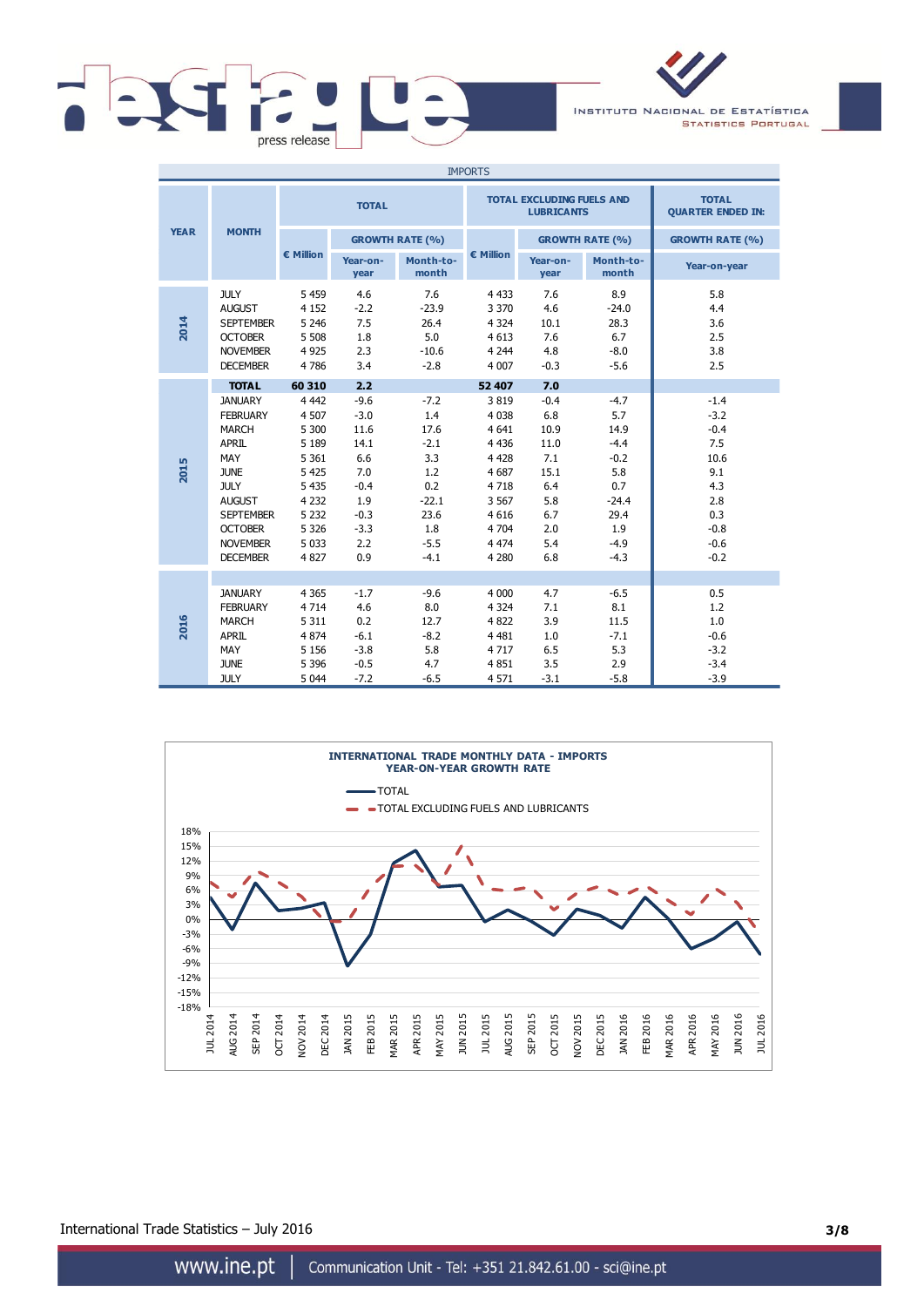

**In July 2016**, the **trade balance** deficit reached EUR 557 million, which stood for a reduction of EUR 174 million in comparison with July 2015.

Excluding Fuels and lubricants, **in July 2016**, trade balance stood at EUR -353 million, corresponding to a decrease of EUR 13 million in trade deficit vis-à-vis July 2015.

|             | <b>TRADE BALANCE</b> |                                                                                                                                                                                              |                                                                                                                         |                                                                                                    |                                                                                                   |                                                                                                                      |                                                                                                            |                                                                                            |                                                                                        |
|-------------|----------------------|----------------------------------------------------------------------------------------------------------------------------------------------------------------------------------------------|-------------------------------------------------------------------------------------------------------------------------|----------------------------------------------------------------------------------------------------|---------------------------------------------------------------------------------------------------|----------------------------------------------------------------------------------------------------------------------|------------------------------------------------------------------------------------------------------------|--------------------------------------------------------------------------------------------|----------------------------------------------------------------------------------------|
|             |                      |                                                                                                                                                                                              | <b>TOTAL</b>                                                                                                            |                                                                                                    |                                                                                                   |                                                                                                                      | <b>TOTAL EXCLUDING FUELS AND</b><br><b>LUBRICANTS</b>                                                      | <b>TOTAL</b><br><b>QUARTER ENDED IN:</b>                                                   |                                                                                        |
| <b>YEAR</b> |                      | <b>MONTH</b>                                                                                                                                                                                 |                                                                                                                         |                                                                                                    | GROWTH (10 <sup>6</sup> Eur)                                                                      |                                                                                                                      |                                                                                                            | GROWTH (10 <sup>6</sup> Eur)                                                               | GROWTH (10 <sup>6</sup> Eur)                                                           |
|             |                      |                                                                                                                                                                                              | € Million                                                                                                               | Year-on-<br>year                                                                                   | Month-to-<br>month                                                                                | € Million                                                                                                            | Year-on-<br>year                                                                                           | Month-to-<br>month                                                                         | Year-on-year                                                                           |
| 2014        |                      | <b>JULY</b><br><b>AUGUST</b><br><b>SEPTEMBER</b><br><b>OCTOBER</b><br><b>NOVEMBER</b><br><b>DECEMBER</b>                                                                                     | $-978$<br>$-916$<br>$-1178$<br>$-871$<br>$-800$<br>$-1095$                                                              | $-138$<br>8<br>$-230$<br>299<br>$-148$<br>$-18$                                                    | $-89$<br>61<br>$-262$<br>307<br>71<br>$-295$                                                      | $-319$<br>$-501$<br>$-582$<br>$-362$<br>$-501$<br>$-617$                                                             | $-158$<br>$-157$<br>$-236$<br>53<br>$-220$<br>199                                                          | 18<br>$-183$<br>$-81$<br>220<br>$-138$<br>$-117$                                           | $-670$<br>$-346$<br>$-360$<br>77<br>$-79$<br>133                                       |
|             |                      | <b>TOTAL</b>                                                                                                                                                                                 | $-10485$                                                                                                                | 494                                                                                                |                                                                                                   | $-6237$                                                                                                              | $-1522$                                                                                                    |                                                                                            |                                                                                        |
| <b>2015</b> |                      | <b>JANUARY</b><br><b>FEBRUARY</b><br><b>MARCH</b><br>APRIL<br>MAY<br><b>JUNE</b><br><b>JULY</b><br><b>AUGUST</b><br><b>SEPTEMBER</b><br><b>OCTOBER</b><br><b>NOVEMBER</b><br><b>DECEMBER</b> | $-665$<br>$-552$<br>$-898$<br>$-946$<br>$-1123$<br>$-872$<br>$-731$<br>$-912$<br>$-1092$<br>$-800$<br>$-700$<br>$-1193$ | 327<br>281<br>$-89$<br>$-279$<br>$-173$<br>17<br>246<br>$\overline{4}$<br>86<br>71<br>100<br>$-98$ | 430<br>113<br>$-346$<br>$-47$<br>$-177$<br>251<br>140<br>$-181$<br>$-180$<br>293<br>100<br>$-493$ | $-306$<br>$-355$<br>$-543$<br>$-538$<br>$-543$<br>$-534$<br>$-366$<br>$-548$<br>$-752$<br>$-473$<br>$-412$<br>$-866$ | 10<br>$-184$<br>$-113$<br>$-248$<br>$-256$<br>$-197$<br>$-48$<br>$-47$<br>$-170$<br>$-110$<br>89<br>$-249$ | 311<br>$-48$<br>$-189$<br>6<br>$-6$<br>9<br>167<br>$-182$<br>$-204$<br>279<br>61<br>$-455$ | 160<br>589<br>518<br>$-87$<br>$-541$<br>$-435$<br>90<br>267<br>336<br>162<br>258<br>74 |
| 2016        |                      | <b>JANUARY</b><br><b>FEBRUARY</b><br><b>MARCH</b><br><b>APRIL</b><br>MAY<br><b>JUNE</b><br><b>JULY</b>                                                                                       | $-670$<br>$-688$<br>$-1062$<br>$-730$<br>$-942$<br>$-913$<br>$-557$                                                     | $-5$<br>$-136$<br>$-164$<br>216<br>181<br>$-41$<br>174                                             | 523<br>$-19$<br>$-374$<br>333<br>$-212$<br>29<br>355                                              | $-522$<br>$-491$<br>$-756$<br>$-533$<br>$-738$<br>$-654$<br>$-353$                                                   | $-216$<br>$-136$<br>$-213$<br>$\overline{4}$<br>$-195$<br>$-120$<br>13                                     | 344<br>31<br>$-266$<br>223<br>$-205$<br>84<br>300                                          | $-3$<br>$-239$<br>$-305$<br>$-84$<br>233<br>356<br>314                                 |



International Trade Statistics – July 2016 **4/8**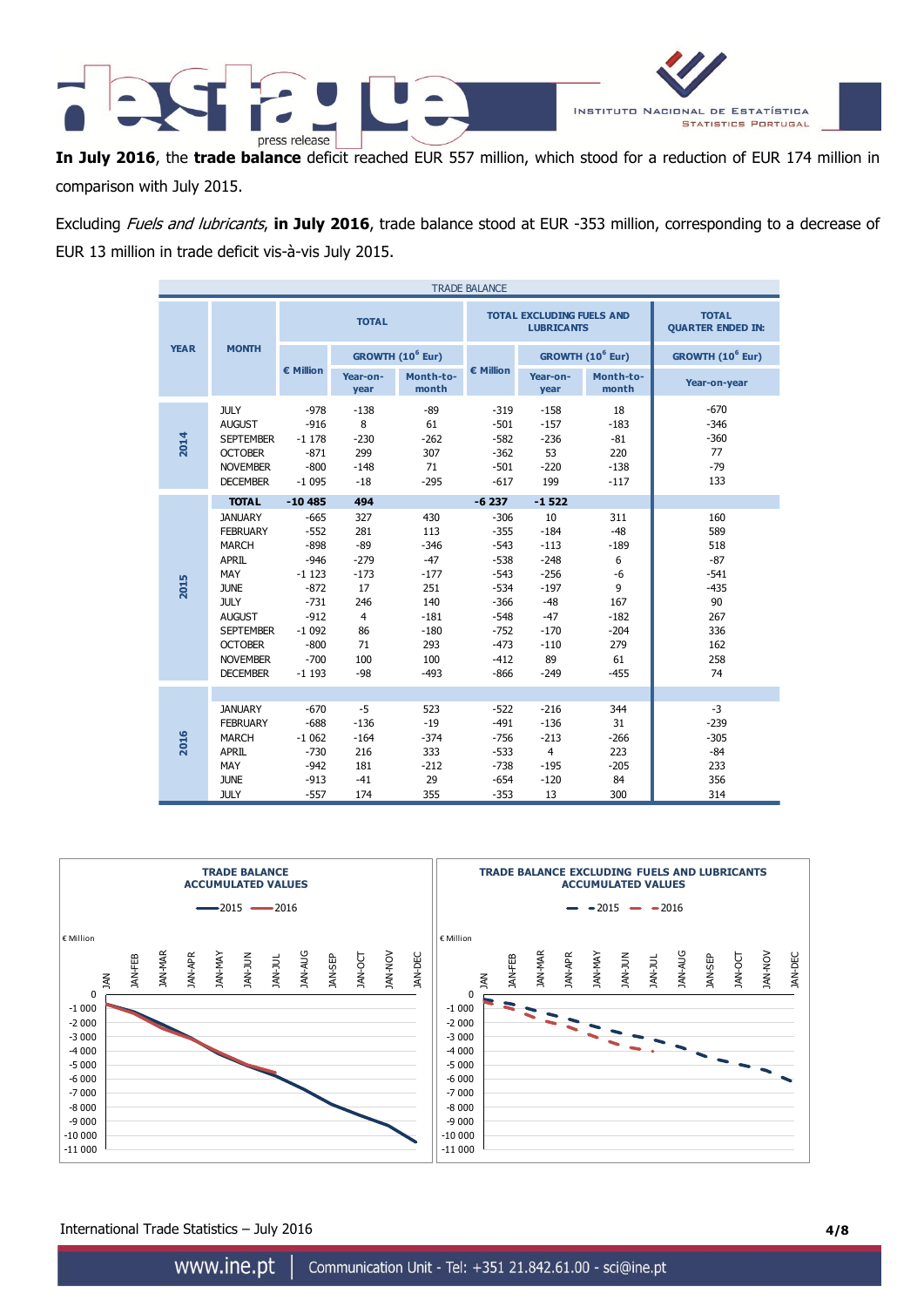



## **BROAD ECONOMIC CATEGORIES**

In **July 2016**, in both **exports** and **imports** the emphasis went to the reductions in Industrial supplies (-8.4% and -9.2% respectively) and in Fuels and lubricants (-23.7% and -34.0% respectively), when compared with July 2015.

| <b>EXPORTS BY BEC</b>                                 |                         |                    |                        |                              |                          |                    |               |                              |
|-------------------------------------------------------|-------------------------|--------------------|------------------------|------------------------------|--------------------------|--------------------|---------------|------------------------------|
|                                                       |                         |                    | <b>REFERENCE MONTH</b> |                              | <b>OUARTER ENDED IN:</b> |                    |               |                              |
| <b>BROAD ECONOMIC CATEGORIES</b>                      |                         | € Million          |                        | <b>GROWTH</b><br><b>RATE</b> | € Million                |                    |               | <b>GROWTH</b><br><b>RATE</b> |
|                                                       | <b>JUL</b><br>2016      | <b>JUL</b><br>2015 | <b>GROWTH</b>          | $\frac{0}{0}$                | <b>JUL</b><br>2016       | <b>JUL</b><br>2015 | <b>GROWTH</b> | $\frac{0}{0}$                |
| <b>FOOD AND BEVERAGES</b>                             | 476                     | 462                | 14                     | 3.1                          | 1 3 5 1                  | 1 2 8 8            | 63            | 4.9                          |
| PRIMARY                                               | 128                     | 125                | 3                      | 2.4                          | 374                      | 361                | 13            | 3.6                          |
|                                                       |                         | 337                |                        |                              | 977                      |                    |               | 5.4                          |
| <b>PROCESSED</b>                                      | 348                     |                    | 11                     | 3.3                          |                          | 926                | 50            |                              |
| INDUSTRIAL SUPPLIES NOT ELSEWHERE SPECIFIED           | 1 4 0 8                 | 1 536              | $-129$                 | $-8.4$                       | 4 3 1 8                  | 4 5 0 9            | $-191$        | $-4.2$                       |
| PRIMARY                                               | 91                      | 110                | $-18$                  | $-16.5$                      | 303                      | 353                | $-50$         | $-14.2$                      |
| <b>PROCESSED</b>                                      | 1 3 1 6                 | 1 4 2 7            | $-111$                 | $-7.7$                       | 4 0 1 4                  | 4 1 5 5            | $-141$        | $-3.4$                       |
|                                                       |                         |                    |                        |                              |                          |                    |               |                              |
| <b>FUELS AND LUBRICANTS</b>                           | 269                     | 352                | $-83$                  | $-23.7$                      | 789                      | 1 1 0 6            | $-316$        | $-28.6$                      |
| PRIMARY                                               | $\mathbf 0$             | 0                  | $\mathbf 0$            | 90.9                         | 1                        | $\Omega$           | $\Omega$      | 136.7                        |
| <b>PROCESSED</b>                                      | 269                     | 352                | $-83$                  | $-23.7$                      | 789                      | 1 1 0 5            | $-317$        | $-28.7$                      |
| CAPITAL GOODS, AND PARTS AND ACCESSORIES THEREOF (1)  | 570                     | 578                | $-8$                   | $-1.3$                       | 1 7 4 4                  | 1677               | 66            | 3.9                          |
| CAPITAL GOODS (1)                                     | 340                     | 349                | $-9$                   | $-2.6$                       | 1 0 3 1                  | 1 0 1 0            | 21            | 2.1                          |
| PARTS AND ACCESSORIES                                 | 230                     | 229                | $\overline{2}$         | 0.7                          | 712                      | 667                | 45            | 6.7                          |
|                                                       |                         |                    |                        |                              |                          |                    |               |                              |
| TRANSPORT EQUIPMENT AND PARTS AND ACCESSORIES THEREOF | 696                     | 695                | $\mathbf{1}$           | 0.2                          | 2 1 5 5                  | 2 1 3 4            | 22            | 1.0                          |
| PASSENGER MOTOR CARS                                  | 196                     | 222                | $-27$                  | $-12.1$                      | 565                      | 660                | $-95$         | $-14.4$                      |
| <b>OTHER</b>                                          | 96                      | 82                 | 14                     | 17.4                         | 285                      | 281                | 3             | 1.2                          |
| PARTS AND ACCESSORIES                                 | 404                     | 391                | 14                     | 3.5                          | 1 3 0 6                  | 1 1 9 2            | 114           | 9.5                          |
| CONSUMER GOODS NOT ELSEWHERE SPECIFIED                | 1 0 6 6                 | 1 0 7 2            | $-6$                   | $-0.6$                       | 2 8 1 7                  | 2 7 6 4            | 52            | 1.9                          |
| <b>DURABLE</b>                                        | 113                     | 119                | $-6$                   | $-5.1$                       | 337                      | 336                | $\mathbf{1}$  | 0.3                          |
| <b>SEMI-DURABLE</b>                                   | 636                     | 649                | $-12$                  | $-1.9$                       | 1 5 6 5                  | 1 5 3 4            | 30            | 2.0                          |
| <b>NON-DURABLE</b>                                    | 316                     | 304                | 12                     | 4.0                          | 915                      | 894                | 21            | 2.3                          |
| GOODS NOT ELSEWHERE SPECIFIED                         | $\overline{\mathbf{3}}$ | 9                  | $-7$                   | $-72.2$                      | 10                       | 18                 | $-8$          | $-45.3$                      |
| (1) - EXCEPT TRANSPORT EQUIPMENT                      |                         |                    |                        |                              |                          |                    |               |                              |

| <b>IMPORTS BY BEC</b>                                                    |                    |                    |                        |                              |                          |                    |                |                              |
|--------------------------------------------------------------------------|--------------------|--------------------|------------------------|------------------------------|--------------------------|--------------------|----------------|------------------------------|
|                                                                          |                    |                    | <b>REFERENCE MONTH</b> |                              | <b>QUARTER ENDED IN:</b> |                    |                |                              |
| <b>BROAD ECONOMIC CATEGORIES</b>                                         |                    | € Million          |                        | <b>GROWTH</b><br><b>RATE</b> | € Million                |                    |                | <b>GROWTH</b><br><b>RATE</b> |
|                                                                          | <b>JUL</b><br>2016 | <b>JUL</b><br>2015 | <b>GROWTH</b>          | $\frac{9}{6}$                | <b>JUL</b><br>2016       | <b>JUL</b><br>2015 | <b>GROWTH</b>  | $\frac{9}{6}$                |
| <b>FOOD AND BEVERAGES</b>                                                | 701                | 705                | $-4$                   | $-0.5$                       | 2 1 2 9                  | 2 1 0 3            | 26             | 1.2                          |
| PRIMARY                                                                  | 277                | 266                | 11                     | 4.2                          | 897                      | 858                | 39             | 4.6                          |
| <b>PROCESSED</b>                                                         | 424                | 439                | $-15$                  | $-3.4$                       | 1 2 3 1                  | 1 2 4 5            | $-13$          | $-1.1$                       |
| INDUSTRIAL SUPPLIES NOT ELSEWHERE SPECIFIED                              | 1 4 9 4            | 1 646              | $-152$                 | $-9.2$                       | 4 5 9 5                  | 4 7 6 9            | $-174$         | $-3.7$                       |
| PRIMARY                                                                  | 170                | 157                | 12                     | 7.7                          | 488                      | 468                | 20             | 4.3                          |
| <b>PROCESSED</b>                                                         | 1 3 2 5            | 1 4 8 8            | $-164$                 | $-11.0$                      | 4 1 0 6                  | 4 3 0 1            | $-194$         | $-4.5$                       |
| <b>FUELS AND LUBRICANTS</b>                                              | 473                | 717                | $-244$                 | $-34.0$                      | 1 4 5 7                  | 2 3 8 8            | $-931$         | $-39.0$                      |
| PRIMARY                                                                  | 342                | 562                | $-220$                 | $-39.1$                      | 1 0 9 0                  | 1 900              | $-810$         | $-42.6$                      |
| <b>PROCESSED</b>                                                         | 131                | 155                | $-24$                  | $-15.7$                      | 367                      | 488                | $-121$         | $-24.9$                      |
| CAPITAL GOODS, AND PARTS AND ACCESSORIES THEREOF (1)                     | 784                | 768                | 15                     | 2.0                          | 2 3 3 7                  | 2 2 9 5            | 41             | 1.8                          |
| CAPITAL GOODS (1)                                                        | 461                | 469                | $-7$                   | $-1.6$                       | 1 3 5 1                  | 1 4 2 2            | $-71$          | $-5.0$                       |
| PARTS AND ACCESSORIES                                                    | 322                | 300                | 23                     | 7.6                          | 985                      | 873                | 112            | 12.9                         |
| TRANSPORT EQUIPMENT AND PARTS AND ACCESSORIES THEREOF                    | 749                | 759                | $-9$                   | $-1.2$                       | 2 6 3 7                  | 2 3 6 9            | 268            | 11.3                         |
| PASSENGER MOTOR CARS                                                     | 286                | 299                | $-13$                  | $-4.4$                       | 1 0 6 8                  | 968                | 100            | 10.3                         |
| <b>OTHER</b>                                                             | 113                | 85                 | 28                     | 33.2                         | 478                      | 297                | 181            | 61.0                         |
| PARTS AND ACCESSORIES                                                    | 350                | 374                | $-24$                  | $-6.4$                       | 1 0 9 0                  | 1 1 0 3            | $-13$          | $-1.1$                       |
| CONSUMER GOODS NOT ELSEWHERE SPECIFIED                                   | 840                | 838                | $\overline{2}$         | 0.2                          | 2 4 3 7                  | 2 2 9 5            | 143            | 6.2                          |
| <b>DURABLE</b>                                                           | 136                | 130                | 6                      | 4.6                          | 411                      | 364                | 47             | 12.8                         |
| SEMI-DURABLE                                                             | 337                | 338                | $-1$                   | $-0.2$                       | 934                      | 854                | 80             | 9.4                          |
| <b>NON-DURABLE</b>                                                       | 368                | 371                | $-3$                   | $-0.9$                       | 1 0 9 3                  | 1 0 7 7            | 16             | 1.5                          |
| <b>GOODS NOT ELSEWHERE SPECIFIED</b><br>(1) - EXCEPT TRANSPORT EQUIPMENT | $\mathbf{1}$       | $\overline{2}$     | $\mathbf{0}$           | $-25.7$                      | 5                        | 3                  | $\overline{2}$ | 46.2                         |

International Trade Statistics – July 2016 **5/8**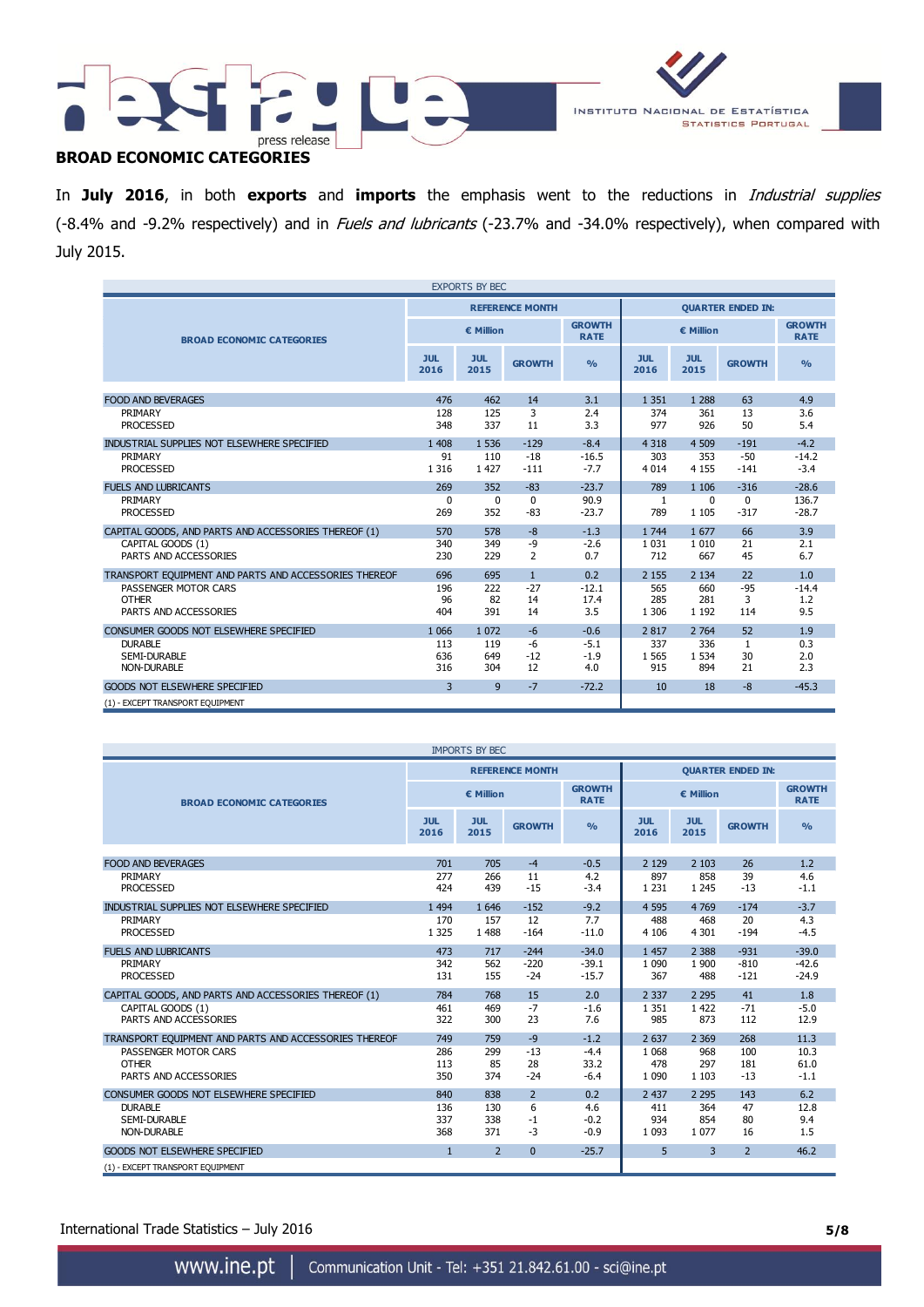

#### **COUNTRIES**

Among the main countries of destination in 2015, it becomes clear that the Extra-EU countries were the main contributors to the overall decline in exports in **July 2016**. Exports declined by 39.9% to Angola, by 22.6% to the United States and by 29.6% to China.

In imports, in **July 2016**, Spain was the country that contributed the most to the overall reduction in imports, recording a year-on-year change rate of -5.7%. When compared to the same month of 2015, it should also be noted the decreases in imports from Angola (-54.7%) and from the United States (-23.4%).

| EXPORTS BY COUNTRIES AND ECONOMIC ZONES  |                          |                    |                        |               |                          |                              |               |               |  |
|------------------------------------------|--------------------------|--------------------|------------------------|---------------|--------------------------|------------------------------|---------------|---------------|--|
|                                          |                          |                    | <b>REFERENCE MONTH</b> |               | <b>QUARTER ENDED IN:</b> |                              |               |               |  |
| <b>COUNTRIES AND ECONOMIC ZONES</b>      | € Million<br><b>RATE</b> |                    |                        | <b>GROWTH</b> |                          | <b>GROWTH</b><br><b>RATE</b> |               |               |  |
|                                          | <b>JUL</b><br>2016       | <b>JUL</b><br>2015 | <b>GROWTH</b>          | $\frac{0}{0}$ | <b>JUL</b><br>2016       | <b>JUL</b><br>2015           | <b>GROWTH</b> | $\frac{0}{0}$ |  |
|                                          |                          |                    |                        |               |                          |                              |               |               |  |
| <b>MAIN PARTNER COUNTRIES IN 2015:</b>   |                          |                    |                        |               |                          |                              |               |               |  |
| <b>ES SPAIN</b>                          | 1 2 0 6                  | 1 1 5 9            | 48                     | 4.1           | 3 5 1 7                  | 3 4 0 8                      | 108           | 3.2           |  |
| FR FRANCE                                | 561                      | 562                | $-1$                   | $-0.3$        | 1676                     | 1 603                        | 73            | 4.6           |  |
| DE GERMANY                               | 540                      | 550                | $-10$                  | $-1.9$        | 1 605                    | 1 5 9 7                      | 8             | 0.5           |  |
| <b>GB UNITED KINGDOM</b>                 | 331                      | 312                | 19                     | 6.2           | 937                      | 851                          | 85            | 10.0          |  |
| US UNITED STATES                         | 214                      | 276                | $-62$                  | $-22.6$       | 676                      | 735                          | -59           | $-8.1$        |  |
| AO ANGOLA                                | 110                      | 184                | $-73$                  | $-39.9$       | 311                      | 532                          | $-221$        | $-41.5$       |  |
| <b>NL NETHERLANDS</b>                    | 186                      | 191                | -6                     | $-2.9$        | 480                      | 559                          | $-79$         | $-14.2$       |  |
| <b>IT ITALY</b>                          | 155                      | 144                | 11                     | 7.6           | 450                      | 426                          | 24            | 5.7           |  |
| BE BELGIUM                               | 104                      | 113                | $-9$                   | $-8.0$        | 312                      | 303                          | 9             | 2.9           |  |
| CN CHINA                                 | 76                       | 108                | $-32$                  | $-29.6$       | 195                      | 274                          | -78           | $-28.6$       |  |
| <b>TOTAL EURO ZONE</b>                   | 2 8 6 4                  | 2842               | 22                     | 0.8           | 8 4 2 2                  | 8 2 4 4                      | 178           | 2.2           |  |
| TOTAL EUROPEAN UNION (28 MEMBERS STATES) | 3 4 1 1                  | 3 3 8 5            | 27                     | 0.8           | 10 003                   | 9766                         | 237           | 2.4           |  |
| <b>TOTAL EXTRA-EU</b>                    | 1 0 7 5                  | 1 3 1 9            | $-244$                 | $-18.5$       | 3 1 8 0                  | 3730                         | $-549$        | $-14.7$       |  |

| IMPORTS BY COUNTRIES AND ECONOMIC ZONES  |                    |                    |                        |                              |                          |                    |               |                              |
|------------------------------------------|--------------------|--------------------|------------------------|------------------------------|--------------------------|--------------------|---------------|------------------------------|
|                                          |                    |                    | <b>REFERENCE MONTH</b> |                              | <b>QUARTER ENDED IN:</b> |                    |               |                              |
| <b>COUNTRIES AND ECONOMIC ZONES</b>      |                    | € Million          |                        | <b>GROWTH</b><br><b>RATE</b> |                          | € Million          |               | <b>GROWTH</b><br><b>RATE</b> |
|                                          | <b>JUL</b><br>2016 | <b>JUL</b><br>2015 | <b>GROWTH</b>          | O <sub>0</sub>               | <b>JUL</b><br>2016       | <b>JUL</b><br>2015 | <b>GROWTH</b> | $\frac{9}{6}$                |
|                                          |                    |                    |                        |                              |                          |                    |               |                              |
| <b>MAIN PARTNER COUNTRIES IN 2015:</b>   |                    |                    |                        |                              |                          |                    |               |                              |
| <b>ES SPAIN</b>                          | 1725               | 1830               | $-105$                 | $-5.7$                       | 5 1 0 4                  | 5 2 6 5            | $-161$        | $-3.1$                       |
| DE GERMANY                               | 680                | 715                | $-35$                  | $-4.9$                       | 2 1 4 7                  | 2 0 4 5            | 102           | 5.0                          |
| FR FRANCE                                | 372                | 394                | $-22$                  | $-5.6$                       | 1 1 8 2                  | 1 1 8 3            | $-1$          | $-0.1$                       |
| <b>IT ITALY</b>                          | 298                | 309                | $-11$                  | $-3.7$                       | 868                      | 905                | $-37$         | $-4.0$                       |
| NL NETHERLANDS                           | 262                | 254                | 8                      | 3.1                          | 800                      | 780                | 20            | 2.5                          |
| <b>GB UNITED KINGDOM</b>                 | 158                | 164                | -6                     | $-3.8$                       | 494                      | 470                | 24            | 5.1                          |
| CN CHINA                                 | 149                | 161                | $-12$                  | $-7.4$                       | 457                      | 434                | 23            | 5.2                          |
| BE BELGIUM                               | 147                | 159                | $-12$                  | $-7.7$                       | 429                      | 458                | $-29$         | $-6.3$                       |
| AO ANGOLA                                | 48                 | 106                | $-58$                  | $-54.7$                      | 130                      | 474                | $-344$        | $-72.6$                      |
| US UNITED STATES                         | 55                 | 72                 | $-17$                  | $-23.4$                      | 221                      | 252                | $-31$         | $-12.1$                      |
| <b>TOTAL EURO ZONE</b>                   | 3 6 24             | 3793               | $-169$                 | $-4.5$                       | 10 948                   | 11 086             | $-138$        | $-1.2$                       |
| TOTAL EUROPEAN UNION (28 MEMBERS STATES) | 3 9 9 9            | 4 1 5 2            | $-153$                 | $-3.7$                       | 12 142                   | 12 207             | $-65$         | $-0.5$                       |
| <b>TOTAL EXTRA-EU</b>                    | 1 0 4 5            | 1 2 8 3            | $-238$                 | $-18.5$                      | 3 4 5 4                  | 4 0 1 5            | $-561$        | $-14.0$                      |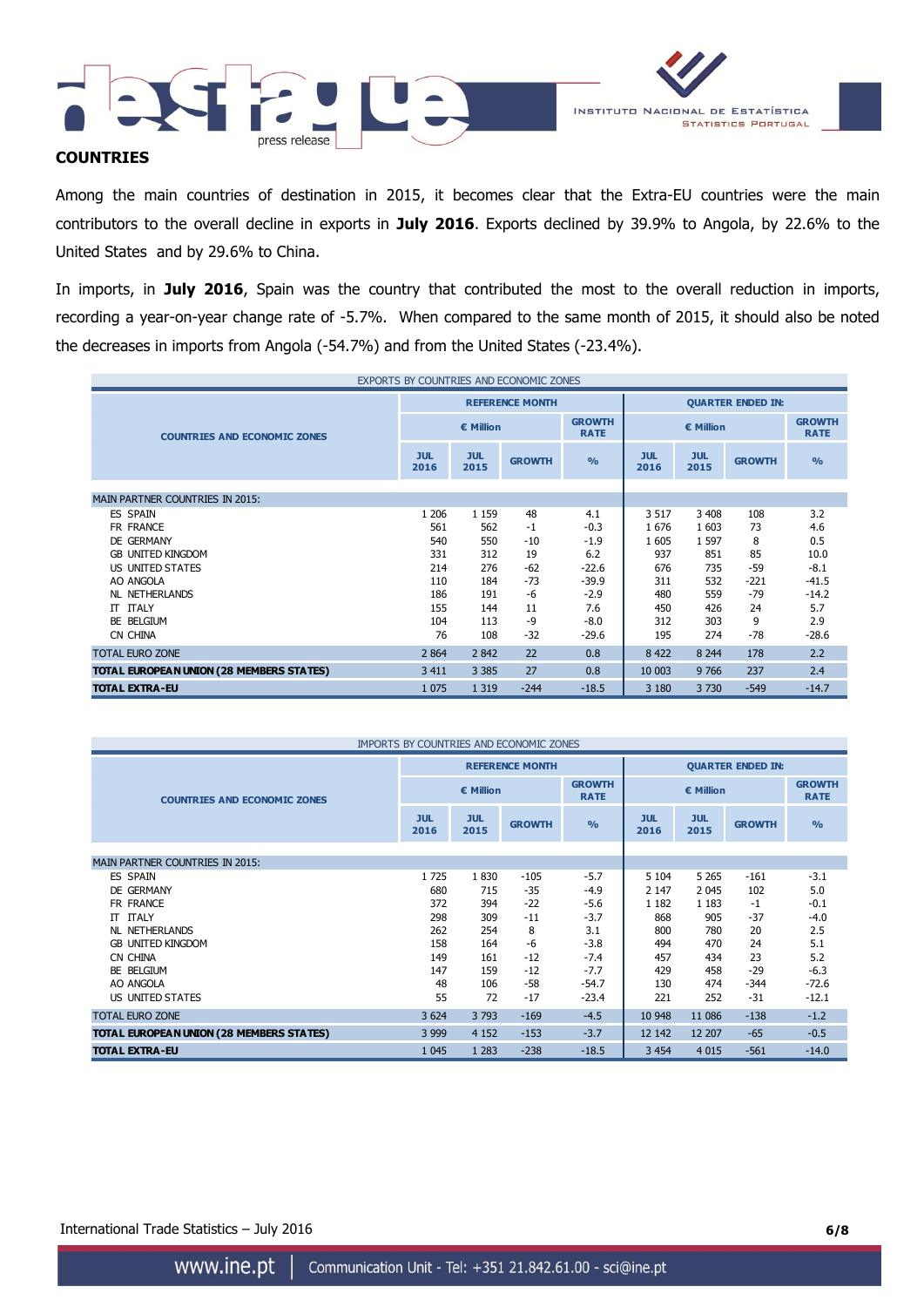



### **INTERNATIONAL TRADE STATISTICS 2015 – PROVISIONAL RESULTS**

Statistics Portugal disseminates the provisional results for International Trade in 2015, one month earlier than the expected official revisions policy calendar, so that these data might be included in the results of the Quarterly National Sector Accounts, soon to be released.

The following table resumes the main differences vis-à-vis the preliminary results disseminated in May 2016:

| REVISIONS OF INTERNATIONAL TRADE STATISTICS - 2015 |                                      |                                      |                  |                                |                                                                                            |  |  |  |  |
|----------------------------------------------------|--------------------------------------|--------------------------------------|------------------|--------------------------------|--------------------------------------------------------------------------------------------|--|--|--|--|
|                                                    |                                      |                                      |                  | <b>Annual Growth Rate</b>      |                                                                                            |  |  |  |  |
| <b>GLOBAL DATA</b>                                 | <b>Preliminary</b><br><b>Results</b> | <b>Provisional</b><br><b>Results</b> | <b>Diference</b> | <b>Definitive Results 2014</b> | <b>Preliminary Results 2015 Provisional Results 2015</b><br><b>Definitive Results 2014</b> |  |  |  |  |
|                                                    |                                      | $\epsilon$ Million                   |                  | O <sub>0</sub>                 |                                                                                            |  |  |  |  |
| <b>INTERNATIONAL</b>                               |                                      |                                      |                  |                                |                                                                                            |  |  |  |  |
| Exports (FOB)                                      | 49 870                               | 49 826                               | $-45$            | 3.8                            | 3.7                                                                                        |  |  |  |  |
| Imports (CIF)                                      | 60 242                               | 60 310                               | 68               | 2.0                            | 2.2                                                                                        |  |  |  |  |
| <b>Trade Balance</b>                               | $-10371$                             | $-10.485$                            | $-113$           |                                |                                                                                            |  |  |  |  |

The revisions policy is a procedure inherent to the production of official statistics. Data revision reflects the constant commitment between up-to-date information and quality, in respect to high standards of accuracy and reliability.

The Extra-EU Trade statistics are the result of the appropriation of administrative data provided by the Portuguese Tax and Customs Authority. Intra-UE Trade statistics are the result of a compilation of data declared by the enterprises belonging to the Intrastat System (those above the exemption threshold defined on an annual basis) and from adjustments for non responses and for transactions below the exemption threshold, in order to assure that the data corresponds to the total value of imports and exports from VAT taxable persons, in each Member State.

As far as International Trade statistics are concerned, the main reason behind a data revision is the existence of additional data which has not been reported to Statistics Portugal in time of a previous dissemination. Other reasons to revise data already disseminated are the high number of enterprises that have made corrections to the data already declared and the high number of new enterprises that, in the meantime, started operating in the market but didn't report to the Intrastat System.

The aforementioned data is available as statistical indicators at [www.ine.pt.](http://www.ine.pt/)

International Trade Statistics – July 2016 **7/8**